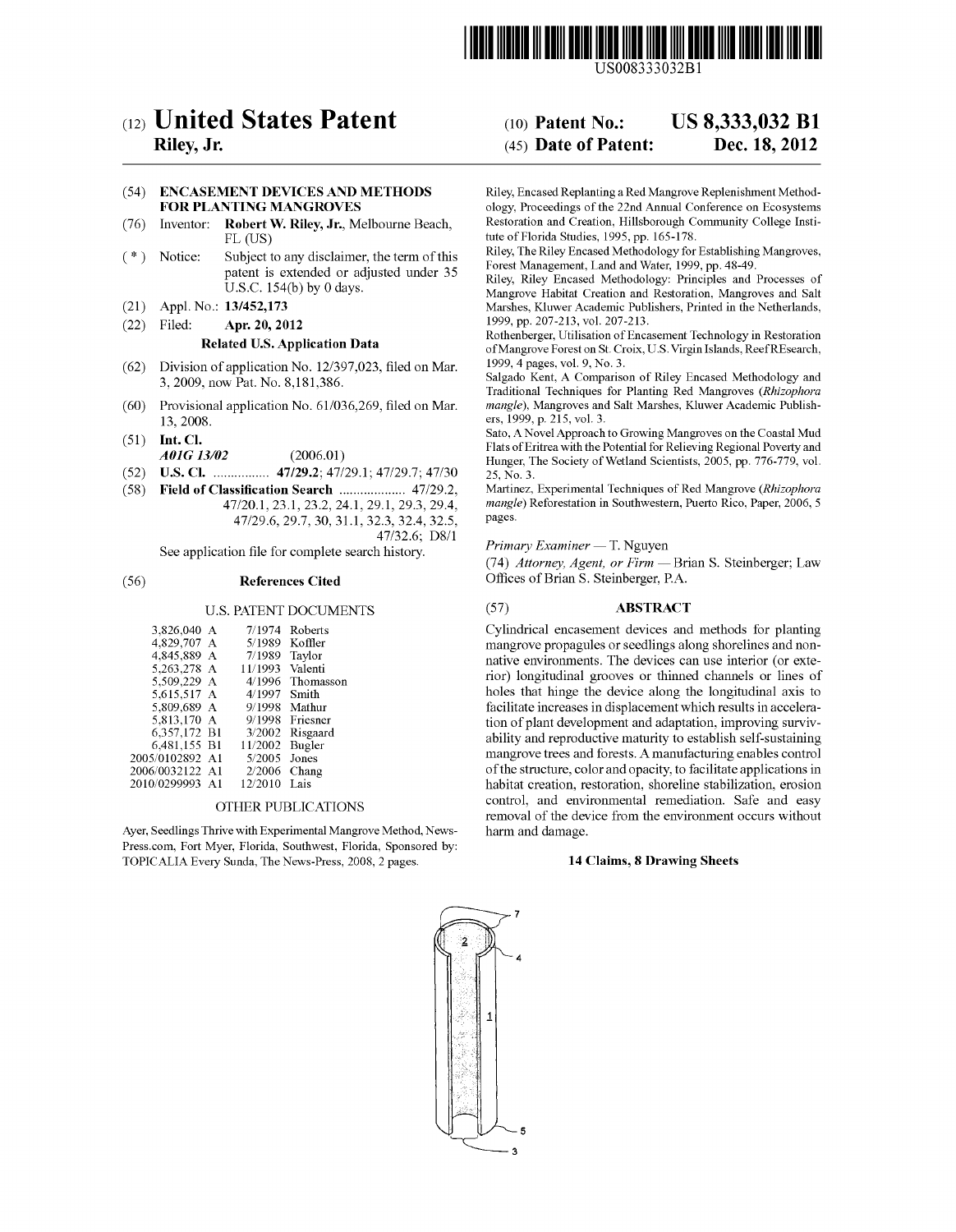15

#### ENCASEMENT DEVICES AND METHODS FOR PLANTING MANGROVES

#### CROSS REFERENCE TO RELATED APPLICATIONS

This invention is a Divisional Application of U.S. patent application Ser. No. 12/397,023 filed Mar. 3, 2009 now U.S. Pat. No. 8,181,386, now allowed, which claims the benefit of priority to U.S. Provisional Patent Application Ser. No. 61/036,269 filed Mar. 13, 2008.

#### FIELD OF INVENTION

This invention relates to water plants, in particular to encasement devices, and methods for planting mangrove plants.

#### BACKGROUND AND PRIOR ART

It has been historically difficult for Mangrove re-vegeta tion or planting of mangroves in non-native environments or areas where habitats have been destroyed or topography and hydrology has changed. Numerous techniques for planting <sub>25</sub> mangroves have been attempted and described in scientific and popular literature. For example, standard 1.5" inch PVC (polyvinyl chloride) pipes have been used over the years that meet American Society for Testing and Materials standards (ASTM-2241) have been used over the years for planting 30 mangroves.

Various publications and references have discussed the attributes of using PVC pipes. See for example, "A red man grove replenishment methodology". Riley, R. W., Jr. In: Webb, F. J. and Cannizzaro, P. J. (eds), Proceedings of the 35 22nd Annual Conference on Ecosystems Restoration and Creation, pp. 132-161. 1995. Hillsborough Community Col lege, Tampa, Fla., "Riley encased methodology: principles and processes of mangrove habitat creation and restoration'. Robert W. Riley, Jr & Chandra Salgado Kent, Mangroves and 40 Salt Marshes 3: 207-213, Kluwer Academic Publishers, December 19991 Web site created on May 19, 1996, URL=mangrove.org. See also, U.S. Pat. Nos. 4,829,707 to Koffler and 5,263,278 to Valenti, Jr. and U.S. Published Patent Application 2006/0032122 to Chang. However, these PVC 45 pipes and other similar devices have specific deficiencies, which the subject invention remedies or significantly improves.

A deficiency of the prior art is that the structure and con figuration limit the rate of plant development and correspond 50 ingly the rate of the adaptation process. As the propagule or seedling planted inside the cylindrical encasement device develops and begins the adaptation process, the cross-sec tional area of the plant increases and expands exerting force against the interior walls of the fixed diameter pipes and 55 thereby opening the device and affecting an increase in dis placement. As the developing tree increases the displacement of the cylindrical encasement device, progressively greater force is required against the interior walls for each incremen tal increase in displacement.

The force required to affect an incremental increase in the displacement increases geometrically in direct relationship to the displacement of the device; or alternatively stated, the force required to affect each increment increase in displace ment increases geometrically with the total displacement of 65 the device. This direct relationship between the increase in force required to affect each incremental increase and the

total displacement of the cylindrical encasement device, lim its the rate of plant development and the rate of the adaptation process.

Another disadvantage of known devices is the white col ored pigmentation in ASTM 2241 PVC material and the resulting high opacity that restricts the ambient light reaching the seedling through the cylindrical encasement device walls. The white pigmentation also tends to restrict those portions of the spectrum that promote photosynthesis and the growth of plants. Additionally, low ambient light level that results from the white pigmentation slows the rate of the plant develop ment process.

Still further shortcomings of known devices include the inability to the remove the device from the environment fol lowing completion of the adaptation process or when the tree becoming self-supporting.

Additionally, many of the known devices do not permit modifications of pigmentation, opacity and color. Nor do these devices enable control of the intensity and spectrum of radiation, including visible and ultraviolet light, reaching the propagule or seedling through the body wall of the device.

Thus, for at least these reasons the need exists for solutions to the above problems with the prior art.

#### SUMMARY OF THE INVENTION

A primary objective of the present invention is to provide a new and improved cylindrical type of encasement device for planting mangroves that combines a longitudinal slit with at least one longitudinal groove along an internal wall generally opposite that longitudinal slit.

A secondary objective of the present invention is to provide a new and improved cylindrical type encasement device for planting mangroves, which can be efficiently manufactured, marketed and distributed.

A third objective of the present invention is to provide a new and improved cylindrical type encasement device which is durable and cost-effective with repeatability to easily be manufactured.

A fourth objective of the present invention is to provide a new and improved cylindrical type encasement device which enables low cost of manufacture with regard to both materials and labor, and thereby making such mangrove planting encasement devices economically available to a wide range of planting applications.

The development of the novel encasement device for plant ing mangroves enables reliable and long-term establishment of reproductively mature, self-sustaining mangroves and mangrove forests along high-energy shorelines, seawalls, revetments, bulkheads, in non-native environments and envi ronments where natural recruitment cannot occur. The inven tion has particular applicability in areas destroyed or degraded, or where topography and hydrology has been arti ficially changed, such that physical conditions are no longer favorable for natural mangrove recruitment. The invention provides a new and improved encasement device for man grove afforestation, habitat creation, restoration, shoreline stabilization and erosion control.

60 encasement devices, the plants are isolated from harsh exter By planting propagules or seedlings within the novel nal environment factors and an artificial environment is cre ated inside the cylindrical encasement device favorable to early plant development.

The encased plants are protected from damage by wrack, debris, wind, wave activity; herbivory and unintentional dam age from human interaction as-well-as other anthropogenic factors.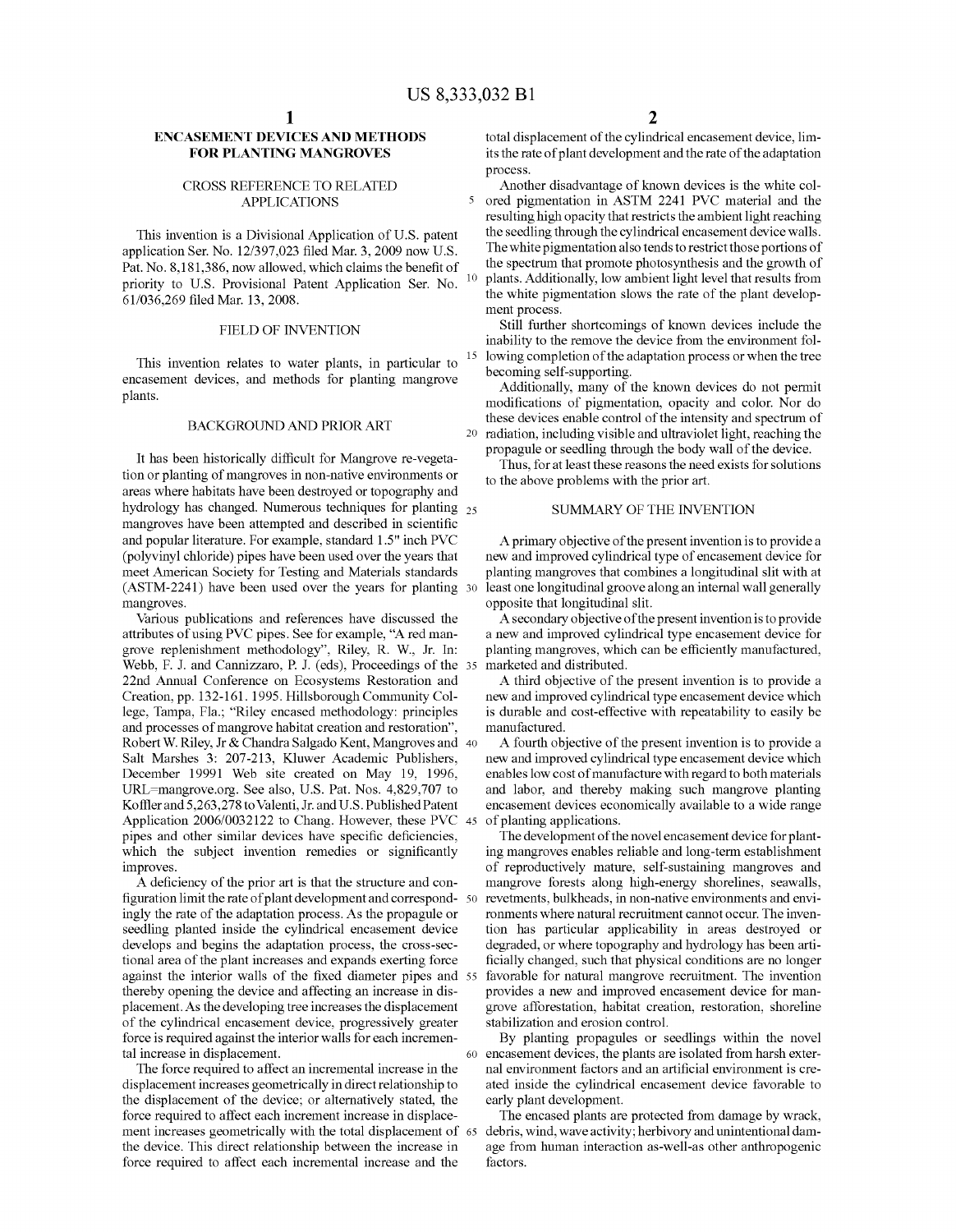From inside the encasement devices the propagule or seedling can mature through its natural stages of development, begins the adaptation process that the juvenile tree experiences when habituating to the external non-native or high energy environment. The cylindrical encasement device 5 enables forced adaptation, that is, induced changes in morphology or structure of the tree that are a result of the subject invention's design and the positioning of both the device and seedlings according to elevation and tidal regimes. Based on the inherent critical function of the novel encasement device 10 in the planting of mangroves, and the deficiencies in the other known devices, the subject invention claims significant inno-Vation and improvements.

The subject invention incorporates an innovative design and manufacture that provides the advantages inherent in the 15 other known devices but none of the deficiencies. The new cylindrical encasement device improves reliability in estab lishing reproductively mature, self-sustaining mangroves and mangrove forests.

Additionally, the novel invention enables modification of 20 the constituents and specifications of the device, including material, pigmentation, wall thickness, diameter, and the number, size and shape of longitudinal grooves, which enables the device to be optimized, based on species, envi ronmental conditions, bottom sediments, tidal regimes, lati- 25 tude, anthropogenic and site specific factors.

The cylindrical type encasement device can be constructed from a variety of materials, including plastics, biodegradable plastics, other man-made or natural materials. The device can be configured as a single member or in multiple vertical body 30 sections. A significant functional innovation of the subject invention is that the novel invention achieves an inverse rela tionship between the force required to affect an incremental increase in displacement and the total displacement of the cylindrical encasement device.

This inverse relationship is achieved with the invention of longitudinal grooves or thinned channels located in the inte rior and/or exterior walls of the device. The longitudinal grooves or thinned channels can be cut into the internal body walls with a laser, heat cutter, machine tool, router, table saw 40 or other cutting tools. Longitudinal grooves or thinned chan nels include sequentially drilled holes or sequential cuts along the longitudinal axis of the cylindrical encasement device in order to perform the equivalent function. Longitu dinal grooves or thinned channels can be manufactured into 45 the cylindrical encasement device by extrusion-thru-mold or other manufacturing process.<br>The longitudinal grooves or thinned channels can be any

geometric shape including but not limited to triangular, rectangular, semi-circular, irregular or any curve. As the 50 propagule or seedling planted with Subject invention goes through its natural stages of development, the cross-sectional area of the plant increases and expands exerting force against the cylindrical encasement device interior walls and as a result opens the device at the longitudinal slit or at one or 55 more of the longitudinal grooves or thinned channels, which are fractured by the developing tree, and thereby move the walls of the device outward in a lateral plane affecting an increase in displacement of the cylindrical encasement device.

The longitudinal grooves or thinned channels function as stress points that result in progressive fatigue in the device walls and weaken the cylindrical encasement device structure with each incremental increase in displacement. The weak ening of the device structure at the longitudinal grooves or 65 thinned channels functions to hinge the device along the longitudinal axis and reduce the force required to affect each

4

incremental increase in displacement. The total displacement of the cylindrical encasement device is incremented by increases in cross-sectional area of the plant, progressively less force is required against the interior walls for each incre mental increase in displacement of the device.

The inverse relationship can be achieved by the decrease in force required to affect each incremental increase in displace ment of the cylindrical encasement device. The encasement with expandable walls (grooves in the walls) accelerates the rate of the adaptation process and establishment of self-sup-<br>porting mangrove trees by enabling the seedling to develop and habituate to the external environment at an accelerated rate.

The novel encasement device provides significant advan tages vis-a-vis the other known devices, including:

A. Acceleration of plant development: The inverse rela tionship achieved by the subject invention between the forces required to affect an incremental increase in displacement and the total displacement of the cylindrical encasement device, results in a greater displacement of the device corresponding to earlier stages of plant development. The increase in dis placement of the device enables the developing plant to extend its root system into surrounding sediments and obtain necessary nutrients and moisture required for plant growth and development, which results in shorter time periods to achieve the natural stages of plant development and an accel erated rate of plant growth.

B. Facilitation of a self-regulated adaptation process: The acceleration of plant development enables the tree to quickly establish a well developed subterranean as-well-as aerial root system that anchors and stabilizes the tree. As the cross sectional area of the plant increases, the total displacement of the cylindrical encasement device increases and the tree subsequently exceeds the Volumetric capacity of cylindrical encasement device fracturing or splitting the body of the device along the longitudinal grooves or thinned channels allowing the seedling unrestricted growth. As a result, the device separates along the longitudinal grooves or thinned channels into detached longitudinal segments. At this point, the tree becomes independent of the cylindrical encasement device and is self-supporting; the tree has completed the adaptation process.

C. Shortened duration time to complete the adaptation process: Because the novel cylindrical encasement device facilitates plant development and enables the mangrove to extend its root system into surrounding sediments and obtain additional nutrients and moisture required for growth and development, the subject invention accelerates growth and the rate at which the tree matures, thereby shortening the time required for habituation of the tree to the external environ ment and completion of the adaptation process.

D. Shortened duration time to achieve reproductive matu rity and establish aerial roots: Based on the new cylindrical and the adaptation process, the time required for the tree to reach reproductive maturity and establish aerial roots has been significantly shortened.

60 encasement device inaccelerating plant growth enables seed E. Improved yield rate: The function of the new cylindrical lings to Survive inclement weather events and result in a higher survival rate. The manufacturing process of the preferred embodiment of the subject invention enables control of the color and opacity as-well-as the intensity and spectrum of solar radiation, including visible and ultraviolet light, reaching the plant through the body wall of the encasement device and therefore, improves long-term yield rate of the plants.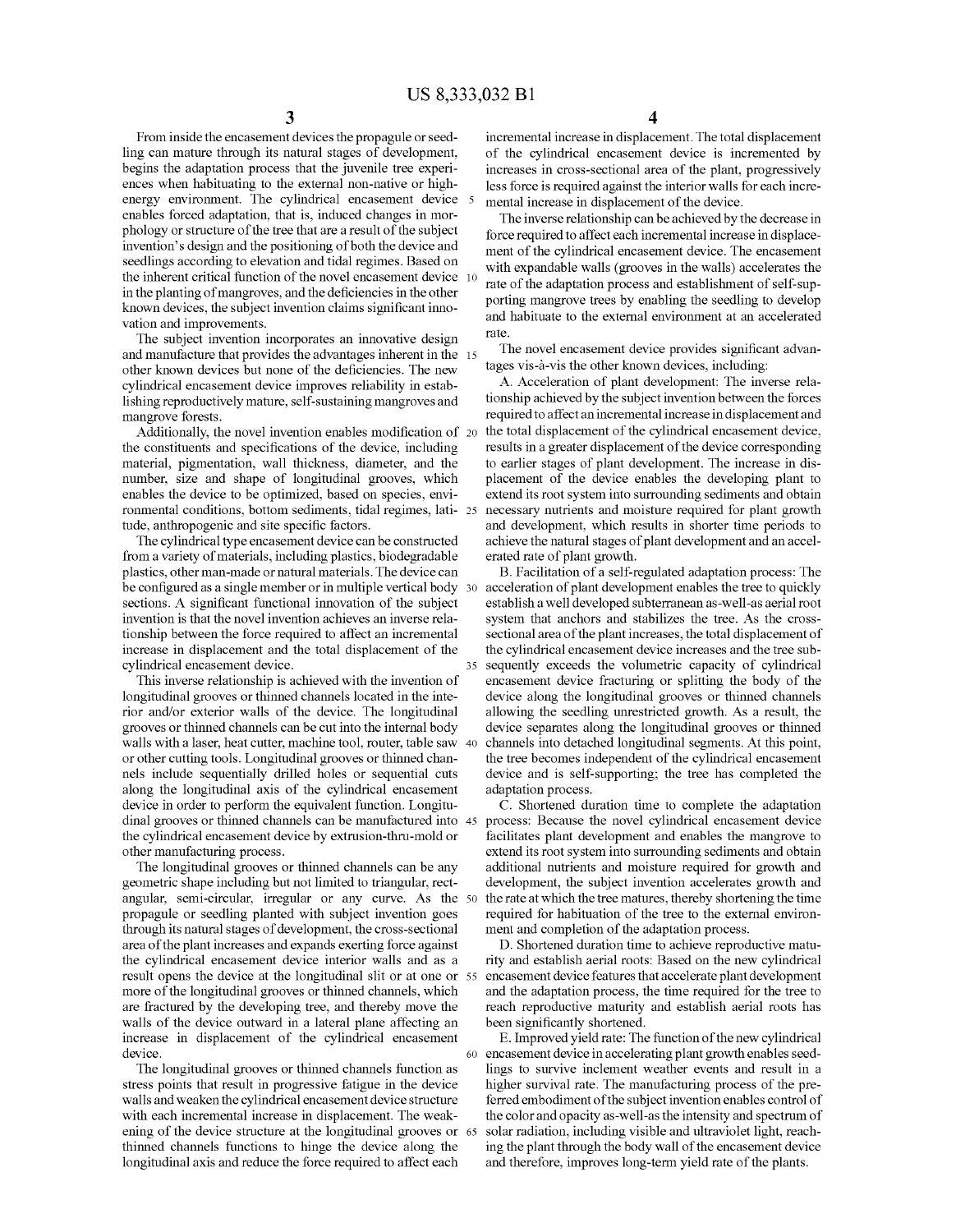F. Improved long-term survivability: A preferred embodi ment of the novel cylindrical encasement enables the device to be optimized, based on species, environmental conditions, bottom sediments, tidal regimes, latitude, anthropogenic and site specific factors, which promote plant health and resistance to disease or damage from environmental factors and ultimately improve long-term survivability.

G. The subject cylindrical encasement device functions as a temporary structure: A feature of the new cylindrical encasement device whereby the body wall fractures or sepa- $10$ rates along the longitudinal grooves orthinned channels sepa rating the encasement body into multiple semi-circular lon gitudinal segments as the plant matures and becomes self supporting enables the cylindrical encasement device be removed from the environment at the completion of the adap- 15 tation process without damage to the tree.

F. Forced adaptation: The subject invention enables induced changes in morphology or structure in order to habituate the developing mangrove tree to non-native envi ronment or environments where natural recruitment cannot 20 occur. Based on propagule or seedling selection and position ing of the cylindrical encasement device as to elevation as well-as tidal regimes and positioning of the seedling within the cylindrical encasement device through the adjustments of the sediment fill in order to establish the planting elevation of  $25$  FIG. 10 with opening at the longitudinal slit and an increase the propagule or seedling relative to NGVD, mean high water and seasonal high water, changes in morphology and struc ture can be induced to facilitate the adaptation process. This enables the planting of mangroves at extreme negative eleva tions, in non-native environments and along high-energy shorelines, seawalls, revetments and bulkheads where natural recruitment cannot occur and conventional planting methods are ineffective.

For example, the increase in displacement of the cylindri cal encasement device causes expulsion of the sediment used 35 to establish the artificial bottom at the planting elevation and creates a modified root structure that that is critical for suc cessful completion of the adaptation process. As the cross sectional area of the plant increases and expands exerting force against the encasement interior walls and opening the 40 encasement at the longitudinal slit or at the longitudinal grooves or thinned channels and thereby moving the walls of the encasement outward in a lateral plane affecting an increase in displacement of the encasement, sediment used to establish the seedling planting elevation is discharged from 45 4. Top edge the cylindrical encasement device. The roots previously cov ered with sediment fill within the cylindrical encasement device become exposed.

The root tissue, which was subterranean prior to sediment discharge, is strengthened and becomes rigid, capable of sup- 50 porting the seedling as a freestanding plant. The morphology of the roots become stem like and it is this structural or morphological change that provides a means for habituating the tree at negative elevations.

Further objects and advantages of this invention will be 55 apparent from the following detailed description of the pres ently preferred embodiments which are illustrated schemati cally in the accompanying drawings.

#### BRIEF DESCRIPTION OF THE FIGURES 60

FIG. 1 is a perspective view of a preferred embodiment of an encasement device with internal longitudinal grooves in a closed position along longitudinal slit.

FIG. 2 is a perspective view of the encasement device of 65 FIG. 1 in an open position along the longitudinal slit and hinged at longitudinal grooves to increase displacement.

6

FIG. 3 is a cross-sectional view of the closed encasement device of FIG. 1.

FIG. 4 is a cross-sectional view of the open encasement device of FIG. 2.

FIG.5 is another top view of the open encasement device of FIG. 1 with opening of the device at the longitudinal slit and fracture/splitting along longitudinal grooves resulting in increased displacement and separation into semi-circularlon gitudinal segments.

FIG. 6 is a perspective view of the top of encasement device<br>of FIG. 5 opening at the longitudinal slit and fracture/splitting along longitudinal grooves resulting in increased displacement and separation into semi-circular longitudinal seg ments.

FIG. 7 is a perspective view of another embodiment of the encasement device with interior longitudinal grooves and shaped side openings for drainage and/or root migration.

FIG. 8 is a perspective view of another embodiment of the encasement device with non-curved side walls.

FIG. 9 shows a shoreline planting application of plural encasement devices.

FIG. 10 is a perspective view of the encasement device 1 with a developing plant.

FIG. 11 is a perspective view of the encasement device of in displacement with the developing plant undergoing the adaptation process extending the root system to the external environment.

30 devices with internal longitudinal grooves. FIG. 12 is a cross-sectional view of one of the encasement

#### DESCRIPTION OF THE PREFERRED EMBODIMENTS

Before explaining the disclosed embodiments of the present invention in detail it is to be understood that the invention is not limited in its applications to the details of the particular arrangements shown since the invention is capable of other embodiments. Also, the terminology used herein is for the purpose of description and not of limitation. A listing of the components in the figures will now be described. . Encasement Device

- 2. Interior walls
- 
- 
- 
- 
- 
- 2. Longitudinal Slit<br>
2. Top edge<br>
2. Bottom edge.<br>
2. Slit Edges<br>
2. interior longitudinal grooves/thinned channels<br>
2. Side wall openings for drainage and/or root migration
- 11. Embankment
- 13. Seedling
- 14. Mean highwater and planting elevation
- 15. Encasement device portion
- 16. Natural lagoon or estuary bottom sediments
- 17. Encasement device
- 18. Root system

The subject invention is directed toward a generally cylindrical type encasement device for planting mangroves in the inter-tidal or littoral Zone of oceans, lagoons and bays for the purpose of a forestation, habitat creation and restoration, shoreline stabilization and erosion control. The invention includes the planting and positioning of mangroves within a cylindrical type encasement device that isolates the propagules or seedlings in a controlled environment. This environment is favorable to early plant development, which promotes the adaptation process and the establishment of reproductively mature, self-sustaining mangrove trees and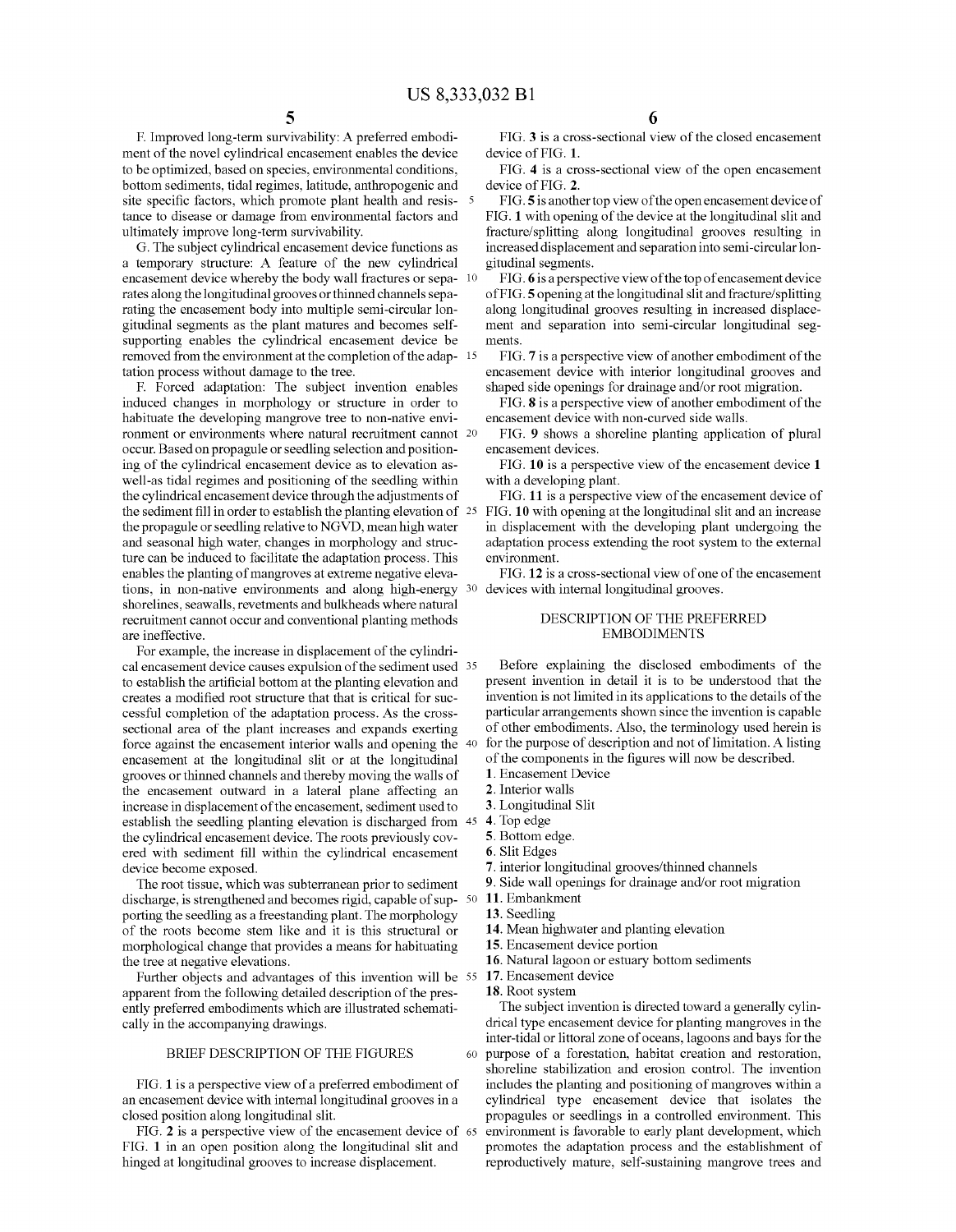forests. The invention is concerned with a plurality of cylin drical type encasement device structures for planting man groves, which are positioned, inserted or tamped into the bottom sediments of lagoons, estuaries, bays, and seas within the Littoral zone, and in non-native environments or environments where natural recruitment cannot occur.

FIG. 1 is a perspective view of an embodiment of the encasement device 1 with top edge 4 and bottom edge 5 with longitudinal grooves or thinned channels 7 located therebe tween along the interior wall 2 of the cylindrical encasement device 1 and a longitudinal slit 3 running between the top edge and the bottom edge. Although not shown the longitu dinal grooves or thinned channels can also be located in the internal wall and/or the exterior wall of the cylindrical encasement device. Also not shown are sequentially drilled 15 holes or sequential cuts can be located along the longitudinal the equivalent function of longitudinal grooves or thinned channels. 10

FIG. 2 is a perspective view of the subject cylindrical 20 encasement device 1 opening at the longitudinal slit 3 and hinged at the longitudinal grooves or thinned channels 7 to facilitate an increase in displacement of the device.

Referring to FIGS. 1-2 the encasement device of the sub ject invention can include a body formed in a cylindrical 25 shape 1, which the cross-section can be any curve, having a longitudinal slit 3 directed through the body wall and oriented parallel to body axis with one or more longitudinal grooves or thinned channels 7 located in the interior or exterior surface of the body wall and spaced apart. In a preferred embodiment 30 the longitudinal grooves or thinned channels 7 are located in the interior body wall 2 spaced apart and radically displaced approximately 120+ degrees.

FIG. 3 shows a cross-sectional view of the encasement device of FIG. 1 showing the longitudinal grooves or thinned 35 channels 7. The longitudinal grooves or thinned channels 7 can have a generally triangular shape with apex into the body wall. Another embodiment can include a rectangular shape. Another embodiment can include other geometrical shapes Such as but not limited to concave curved, semi-circular 40 irregular or any curve, and the like. Other groove shapes can include an oval shape. The groove shape can be configured to keep the integrity of the encasement device as it is opening so as to limit fracturing a separation. The invention can use a combination of different groove shapes. For example, one 45 groove shape can be triangular while one or more can be convex curved, so that the triangular shape will tend to frac ture and/or split before the concave curved shape.

FIG. 4 is a view showing the cross-sectional view of the slit 3 and hinged at the longitudinal grooves or thinned channels 7 to facilitate an increase in displacement of the device. A view showing a cross-section of the cylindrical encasement device with an increase in displacement FIG. 4 as it would appear as the propagule or seedling planted inside the encase 55 ment goes through its natural stages of development. As the cross-sectional area of the plant increases and expands, it thereby is exerting force against the encasement interior walls 2 and opening the encasement at the longitudinal slit 3 and affecting an increase in displacement of the encasement device. open encasement device of FIG. 2 opening at the longitudinal 50 moving the walls of the device outward in a lateral plane 60

As displacement of the cylindrical encasement device 1 increases, the longitudinal grooves or thinned channels 7 experience fatigue that results in weakening of the encase- 65 ment's cylindrical structure along the longitudinal grooves or thinned channels creating a hinge along the longitudinal axis

of the cylindrical encasement device that facilitates lateral movement of the body segments and enabling a commensu rate increase in the displacement of the encasement device with the progressive increase in the cross-sectional area of the developing tree.

FIG. 5 is a cross-sectional view of the subject cylindrical encasement 1 with opening of the device at the longitudinal<br>slit 3 and fracture or splitting of the encasement body 9 along the longitudinal grooves or thinned channels resulting in increased displacement and separation of the device into semi-circular longitudinal segments 8. As the seedling con tinues through its natural stages of development the cross sectional area of the tree expands exerting force against the encasement interior walls 2 opening the device 1 at the lon gitudinal slit 3. The expanding tree Subsequently exceeds the Volumetric capacity of cylindrical encasement device fractur ing the body along the longitudinal grooves or thinned chan nels and the resulting separation 9 into longitudinal segments 8.

At the point when the cylindrical encasement device frac tures, the tree has completed the adaptation process and habituated to the external environment, has become self-sup-<br>porting and independent of the cylindrical encasement device. The fracture and separation at the longitudinal grooves or thinned channels 7 enables the cylindrical encasement device to be removed from the environment by physically extracting the longitudinal segments 8 from the sediment without damage to the tree.

FIG. 6 is a perspective view of the subject cylindrical encasement device interior body walls 2 with an opening of the device 1 at the longitudinal slit 3 and fracture or splitting of the encasement body 9 along the longitudinal grooves or thinned channels resulting in increased displacement and separation of the device into semi-circular longitudinal seg ments 8. The separation of the device into semi-circular longitudinal segments 8 enables the removal of the device from cylindrical encasement device with increased displacement results in opening of the longitudinal slit 3 and separates the slit edges 6 and fracture of the encasement body 9 along the longitudinal grooves or thinned channels and into separate longitudinal segments 8.

FIG. 7 is a perspective view showing an alternative embodiment of the subject cylindrical encasement device 1, top edge 4 and bottom edge 5, and interior body wall 2 with longitudinal grooves or thinned channels 7, with no longitudinal split. The sidewalls show examples of various shaped optional openings 9 in the encasement body for drainage and/or root migration.

FIG. 8 is a perspective view showing a shape of the subject cylindrical encasement device 1, with top edge 4 and bottom edge 5. The cross-section can be any curve, and interior body wall 2 with longitudinal grooves or thinned channels 7 and longitudinal slit 3, such as having flat sidewalls, and the like. This embodiment can include longitudinal grooves orthinned channels 7 and shows increased displacement and opening along the longitudinal slit 3.

FIG. 9 shows the subject invention in a shoreline planting application with the top edge of the cylindrical encasement device 4 with the longitudinal slit 3 and seedling 13 within the cylindrical encasement device. As shown in FIG. 9, this reference elevations mean-high water 14, which is the preferred propagule or seedling planting elevation 14. The embankment 11, portion of the cylindrical encasement device 17 is tamped or inserted into the bottom sediments 16 to anchor and stabilize the cylindrical encasement device in position. The planted propagules or seedlings 13 set on the sediment fill or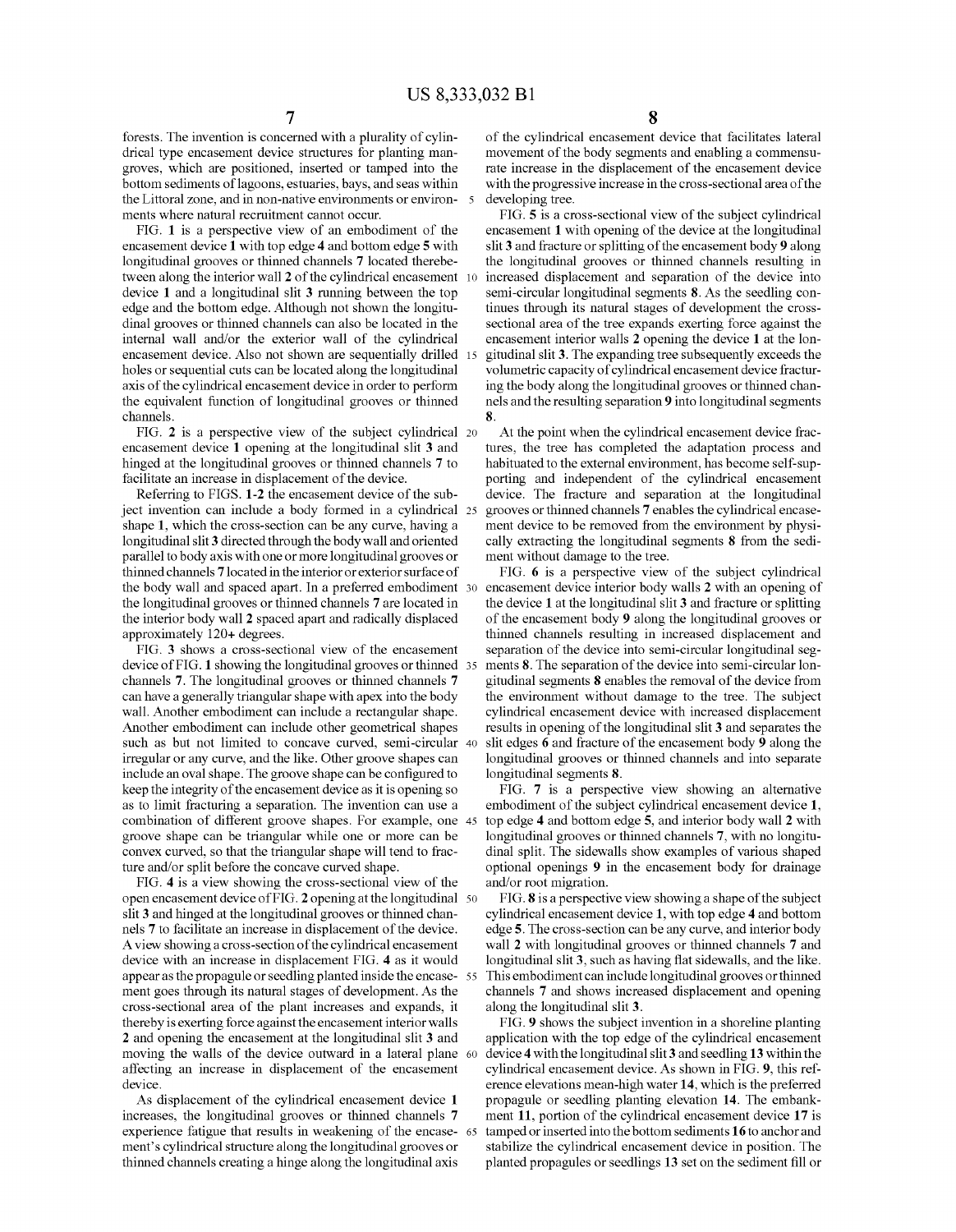30

artificial bottom within the cylindrical encasement device 15 is to establish the planting elevation of each individual propagule or seedling at approximately mean-high water 14. An artificial bottom or sediment fill 15 within the cylindrical encasement device is to establish preferred elevation and <sup>5</sup> enable forced adaptation.

FIG. 10 is a perspective view showing the subject cylindri cal encasement device 1 with the outline of a developing plant 13, the top edge 4 and bottom edge 5, longitudinal slit 3 and longitudinal grooves or thinned channels 7. In FIG. 10, the developing seedling 13 begins to fill the initial displacement of the encasement.

FIG. 11 shows a perspective view of FIG. 10 of the encase ment device with opening at the longitudinal slit 3, the top edge 4 and bottom edge 5, and an increase in displacement with the outline of a developing plant undergoing the adaptation process extending the root system 18 to the external environment. As the tree develops the longitudinal slit opens 20 3 and the developing tree extends the root system 18 outside the cylindrical encasement device 1 into the external environ ment. The root extension 18 characterizes intermediate stages of the adaptation process.

FIG. 12 shows a cross-sectional view of one of the molds 25 used in the extrusion-through-mold process of manufacturing the preferred embodiment. The dimensions shown are for exhibit purposes and can vary depending on site-specific fac tors, species planted, materials and other factors.

Table 1 describes PVC encasement material specifications. Preferably the Rigid Grade Range lists the preferable ranges for Hardness, Shore D; Tensile Strength, Yield; Flexural Modulus; Flexural Strength; and Izod Impact, Notched. The listed ranges encompass PVC encasements that have been <sub>35</sub> successfully tested under hurricane conditions in the last few years.

TABLE 1.

| PVC Encasement Material Specifications          |                                     |                                     |                    |  |  |  |  |
|-------------------------------------------------|-------------------------------------|-------------------------------------|--------------------|--|--|--|--|
|                                                 | Rigid<br>Grade Range                | <b>REM</b>                          | Standard           |  |  |  |  |
| Physical<br>Properties                          |                                     |                                     |                    |  |  |  |  |
| Specific<br>Gravity<br>Mechanical<br>Properties | $0.0419 - 0.0553$ lb/in $\hat{A}^3$ | 0.0499 lb/in $\hat{A}^3$ ASTM D-792 |                    |  |  |  |  |
| Hardness,<br>Shore D                            | 76.0-83.0                           | 79                                  | <b>ASTM D-2240</b> |  |  |  |  |
| Tensile<br>Strength,<br>Yield                   | 4500-7980 psi                       | 6500 psi                            | ASTM D-638         |  |  |  |  |
| Flexural<br>Modulus                             | 331-429 ksi                         | $400$ ksi                           | ASTM D-790         |  |  |  |  |
| Flexural<br>Strength                            | 9300-13000 psi                      | 12500 psi                           | ASTM D-790         |  |  |  |  |
| Izod Impact,<br>Notched                         | $1.31 - 23.2$ ft-lb/in              | $20.0$ ft-lb/in                     | ASTM D-256         |  |  |  |  |

with optimized groove depths. Other encasement sizes can be used as well. Table 2 lists various encasement wall thicknesses along 65

| 5  | #              | OD    | ΙD    | Wall<br>Thickness | Groove<br>Depth | Min Wall<br>Thickness | Groove<br>Depth/Wall<br>Thickness |
|----|----------------|-------|-------|-------------------|-----------------|-----------------------|-----------------------------------|
|    |                | 2.400 | 2.140 | 0.130             | 0.065           | 0.065                 | 50%                               |
|    | $\overline{c}$ | 1.900 | 1.720 | 0.090             | 0.045           | 0.045                 | 50%                               |
|    | 3              | 1.900 | 1.720 | 0.090             | 0.035           | 0.055                 | 40%                               |
|    | 4              | 1.700 | 1.500 | 0.100             | 0.050           | 0.050                 | 50%                               |
|    | 5              | 1.700 | 1.570 | 0.065             | 0.045           | 0.020                 | 70%                               |
| 10 | 6              | 1.700 | 1.570 | 0.065             | 0.030           | 0.035                 | 45%                               |
|    | 7              | 1.700 | 1.570 | 0.065             | 0.020           | 0.045                 | 30%                               |
|    |                |       |       |                   |                 |                       |                                   |

Referring to Table 2, the groove depth to wall thickness can vary between approximately 30% to approximately 50%, and preferably 30% to 50%. The groove dimensions listed do not significantly affect the structural integrity of the casings. Also, the listed groove dimensions do not adversely effect the plant development which is growing over time.

Also, the grooves can be made by perforations, punch-outs and/or a line or lines of through-holes in the wall to function

During experimentation, the above groove dimensions have allowed for two to three times faster growth of the plants as compared to plants that are mounted in cylinders or encasements with no interior or exterior grooves.

The grooves allow for the encasement to potentially fracture along the grooves down the road allowing for easy and safe removal of the resultant encasement slivers. All previous versions of encasements without grooves have often resulted in damage to the trees if the encasement devices are attempted to be removed. Encasement devices without the grooves can become embedded with the plant walls, where removal can damage and destroy the plants. With the subject invention, encasement materials such as PVC can be easily removed without effecting the environment. The invention allows for a temporary structure to be placed in the environment and be safely and easily removed when the encasement devices frac tures along the grooves. The fracturing can allow for the planter to easily and safely pull out the individual fractured pieces without destroying or damaging the plant. As previ ously described, groove shapes can be rectangular in cross sectional shape, oval, or triangular, or other geometric shapes and curves.

While the invention describes combining slits with grooves, the invention can be practiced only using grooves without a separate slit. For example, one longitudinal groove can be extra thin so that the growing plant will split the extra thin groove accordingly.

50 device. Although the invention describes embodiments of interior longitudinal grooves, the invention can be practiced with grooves running down the outer surfaces of the encasement

55 be, limited thereby and such other modifications or embodi While the invention has been described, disclosed, illus trated and shown in various terms of certain embodiments or modifications which it has presumed in practice, the scope of the invention is not intended to be, nor should it be deemed to ments as may be suggested by the teachings herein are par ticularly reserved especially as they fall within the breadth and scope of the claims here appended.

I claim:

1. A method of planting and growing mangrove propagules or seedlings comprising the steps of

providing an elongated shell casing with an upper end and a lower end, and a through opening therebetween;

providing at least one longitudinal groove along an interior wall of the shell casing formed between the upper end and the lower end, the groove having a depth less than a thickness of the wall of the elongated shell casing: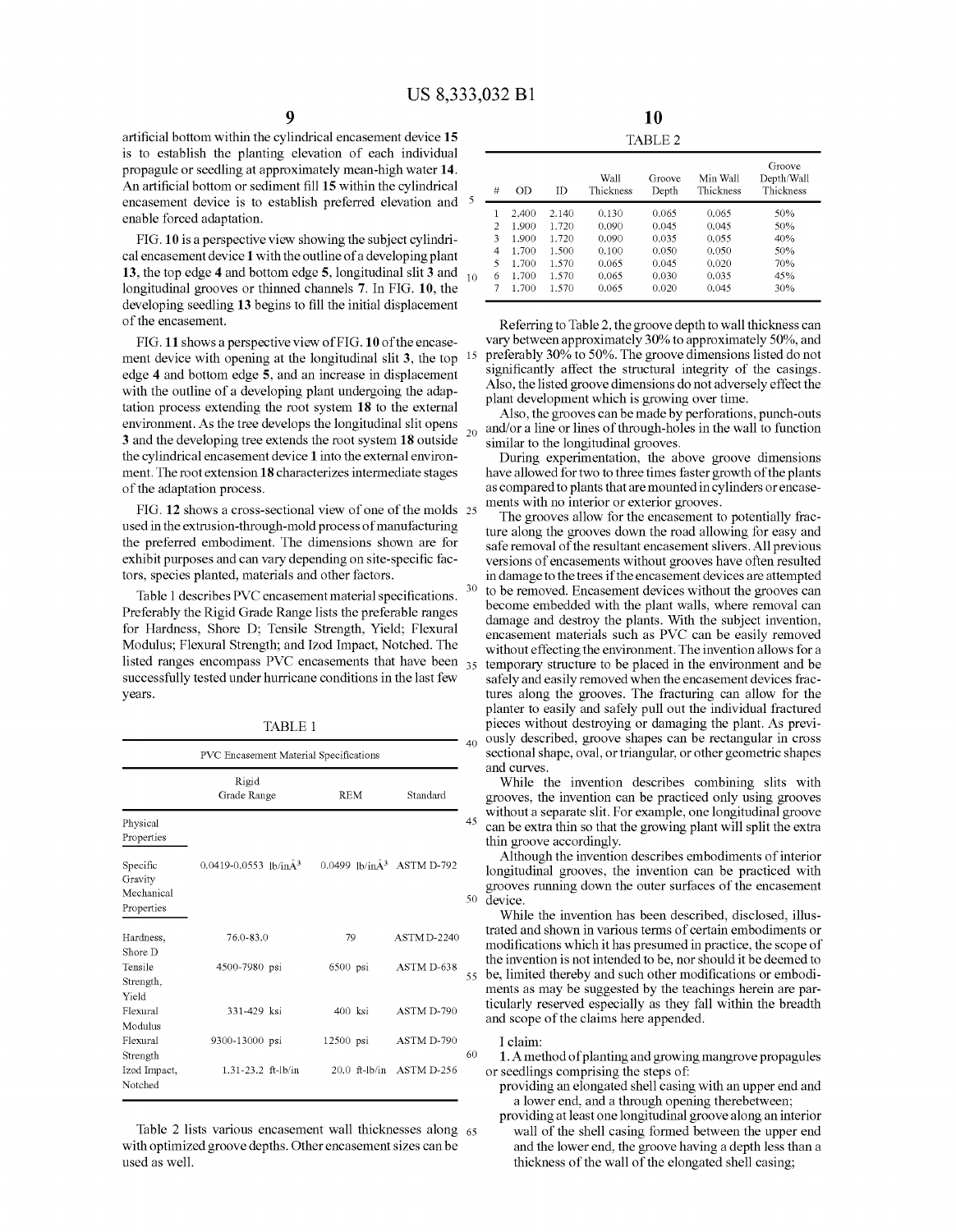tamping and inserting the lower end of the elongated shell casing into a bottom sediment of a shore line to anchor

establishing a planting elevation of a mangrove propagule or seedling inside of the elongated casing to an approximately <sup>5</sup> mean-high water level; and

- hingedly expanding the elongated shell casing along the at least one longitudinal groove without splitting the elon gated shell casing at the groove while the mangrove propagule or seedling grows into the plant.
- 2. The method of claim 1, further comprising the step of: inserting an artificial bottom or sediment fill within the elongated shell casing is to establish preferred elevation and enable forced adaptation.
- 3. The method of claim 1, further comprising the step of: providing at least one through-hole opening through the wall of the elongated shell casing; and 15
- extending a root system of the plant outside the elongated shell casing into the external environment.
- **20** 4. The method of claim 1, further comprising the steps of: providing pigmentation in exterior walls of the elongated shell casing; and

controlling color and opacity as-well-as intensity and spectrum of solar radiation, including visible and ultraviolet light. reaching the plant through the body wall of the elongated shell casing. 25

5. The method of claim 1, further including the steps of:

- providing an elongated slit formed in the elongated shell casing between the upper end and the lower end, the elongated slit forming opposing slit wall edges contigu ous to each other; 30
- providing two longitudinal grooves along the interior wall of the elongated shell casing to be substantially parallel to one another, and approximately 120 degrees apart from one another, and  $35$
- hingedly expanding the elongated shell casing along the longitudinal grooves without splitting the elongated shell casing at the grooves while the mangrove propagule or seedling grows into the plant.<br>6. The method of claim 1, wherein the at least one longi-

tudinal groove is approximately 30% to approximately 50% groove depth to wall thickness. 40

- 7. The method of claim 1, further comprising the steps of: fracturing the at least one longitudinal groove after the mangrove propagule or seedling grows into the plant; and 45
- removing fractured pieces of the elongated shell safely and easily without destroying or harming the plant.

8. A method of planting and growing mangrove propagules or seedlings comprising the steps of 50

providing an elongated shell casing with an upper end and a lower end, and a through opening therebetween;

- providing an elongated slit formed in the elongated shell casing between the upper end and the lower end, the elongated slit forming opposing slit wall edges contigu ous to each other, providing at least one longitudinal groove along an interior
- wall of the shell casing formed between the upper end and the lower end, the groove having a depth less than a thickness of the wall of the elongated shell casing;
- hingedly expanding the elongated shell casing along the at least one longitudinal groove without splitting the elon gated shell casing at the groove, and splitting the elon-<br>gated shell at the elongated slit, while the mangrove propagule or seedling grows into the plant.
- 9. The method of claim 8, further comprising the step of:
- inserting an artificial bottom or sediment fill within the elongated shell casing is to establish preferred elevation and enable forced adaptation.
- 10. The method of claim 8, further comprising the step of: providing at least one through-hole opening through the wall of the elongated shell casing; and
- extending a root system of the plant outside the elongated shell casing into the external environment.
- 11. The method of claim 8, further comprising the steps of: providing pigmentation in exterior walls of the elongated shell casing; and

controlling color and opacity as-well-as intensity and spectrum of solar radiation, including visible and ultraviolet light, reaching the plant through the body wall of the elongated shell casing.

- 12. The method of claim 8, further including the steps of: providing an elongated slit formed in the elongated shell casing between the upper end and the lower end, the elongated slit forming opposing slit wall edges contigu ous to each other, providing two longitudinal grooves along the interior wall
- of the elongated shell casing to be substantially parallel to one another, and approximately 120 degrees apart from one another, and
- hingedly expanding the elongated shell casing along the longitudinal grooves without splitting the elongated shell casing at the grooves while the mangrove propagule or seedling grows into the plant.<br>13. The method of claim 8, wherein the at least one longi-

tudinal groove is approximately 30% to approximately 50% groove depth to wall thickness.

- 14. The method of claim 8, further comprising the steps of: fracturing the at least one longitudinal groove after the mangrove propagule or seedling grows into the plant; and
- removing fractured pieces of the elongated shell safely and easily without destroying or harming the plant.

 $\cdot$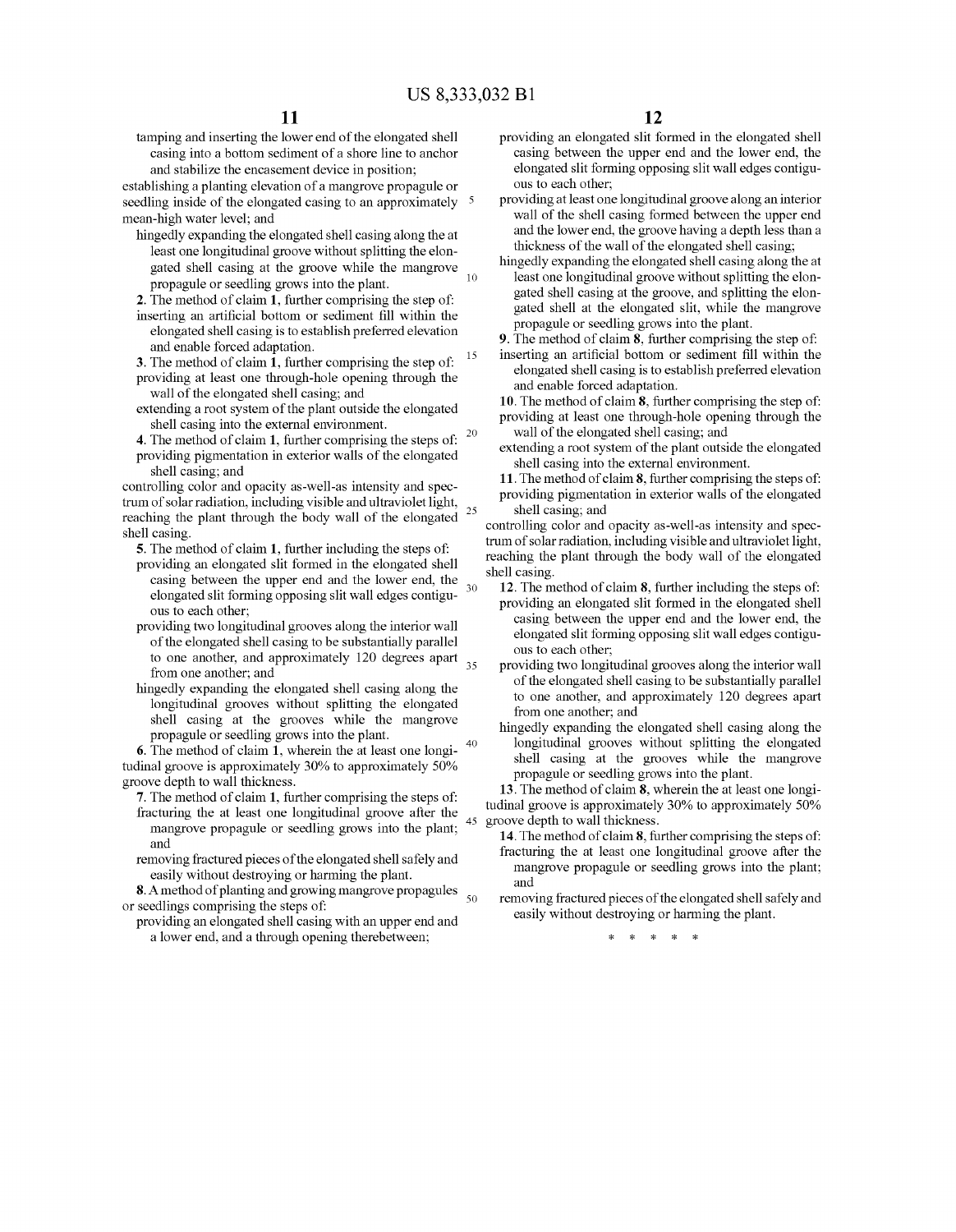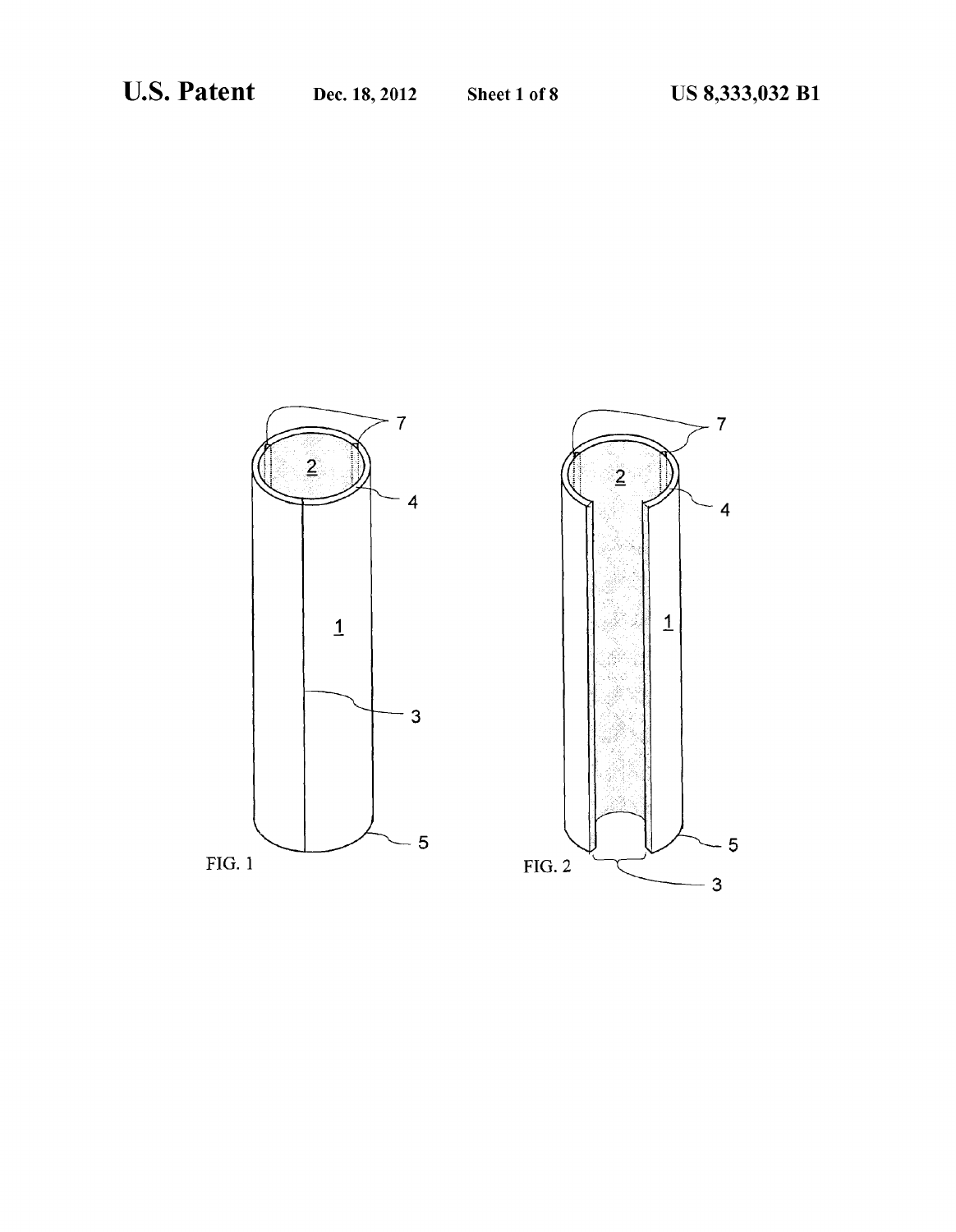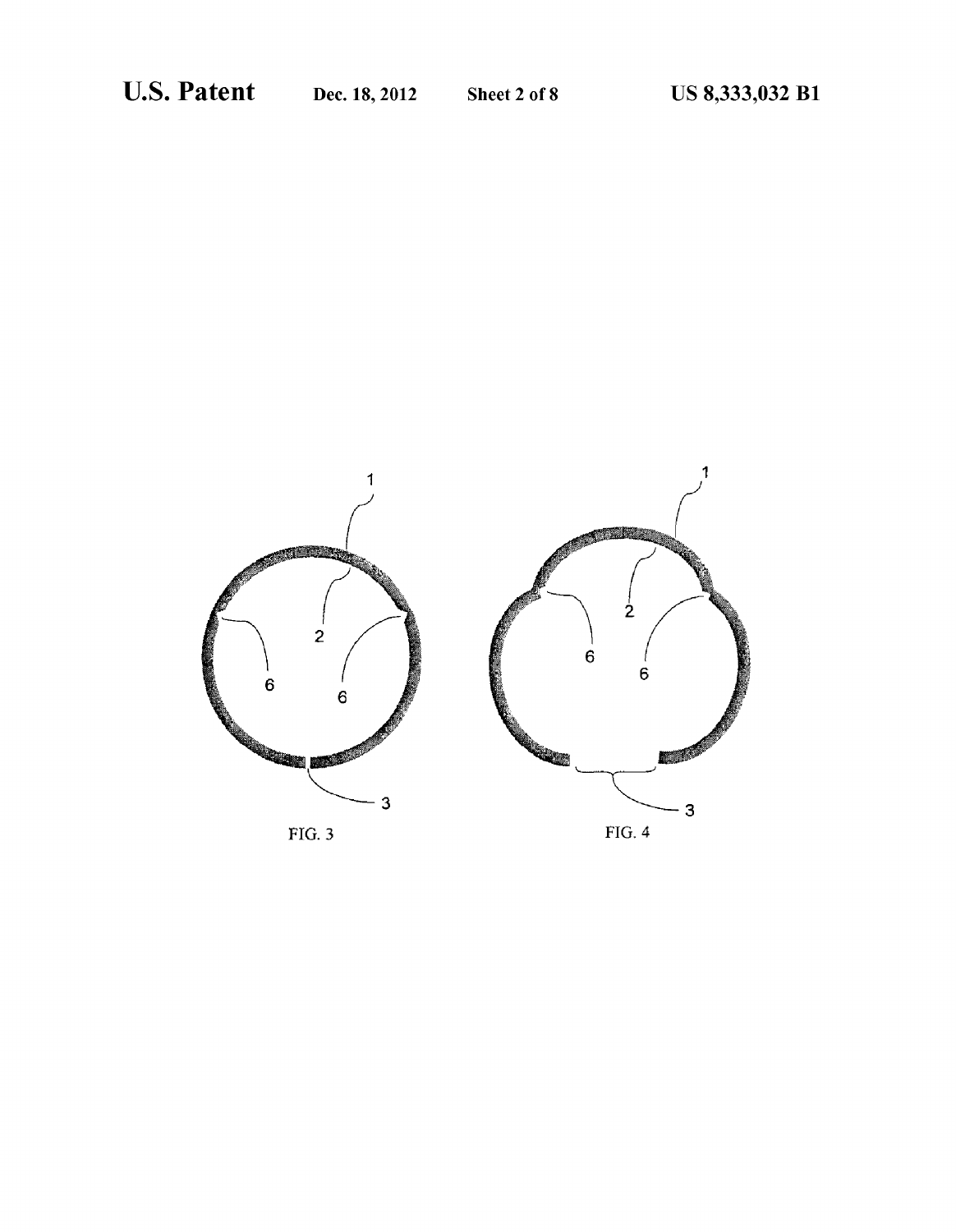

 $FIG. 5$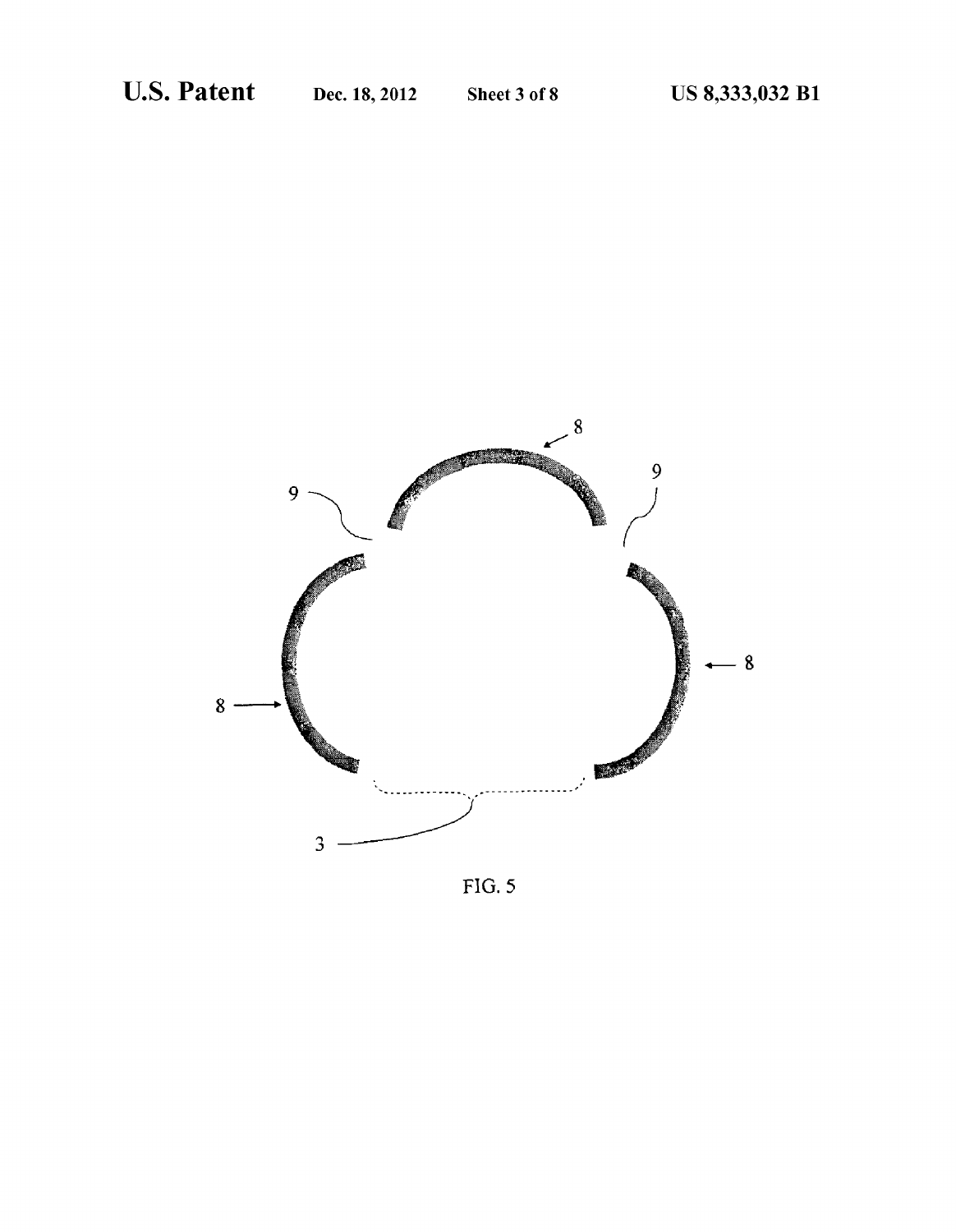

 $FIG. 6$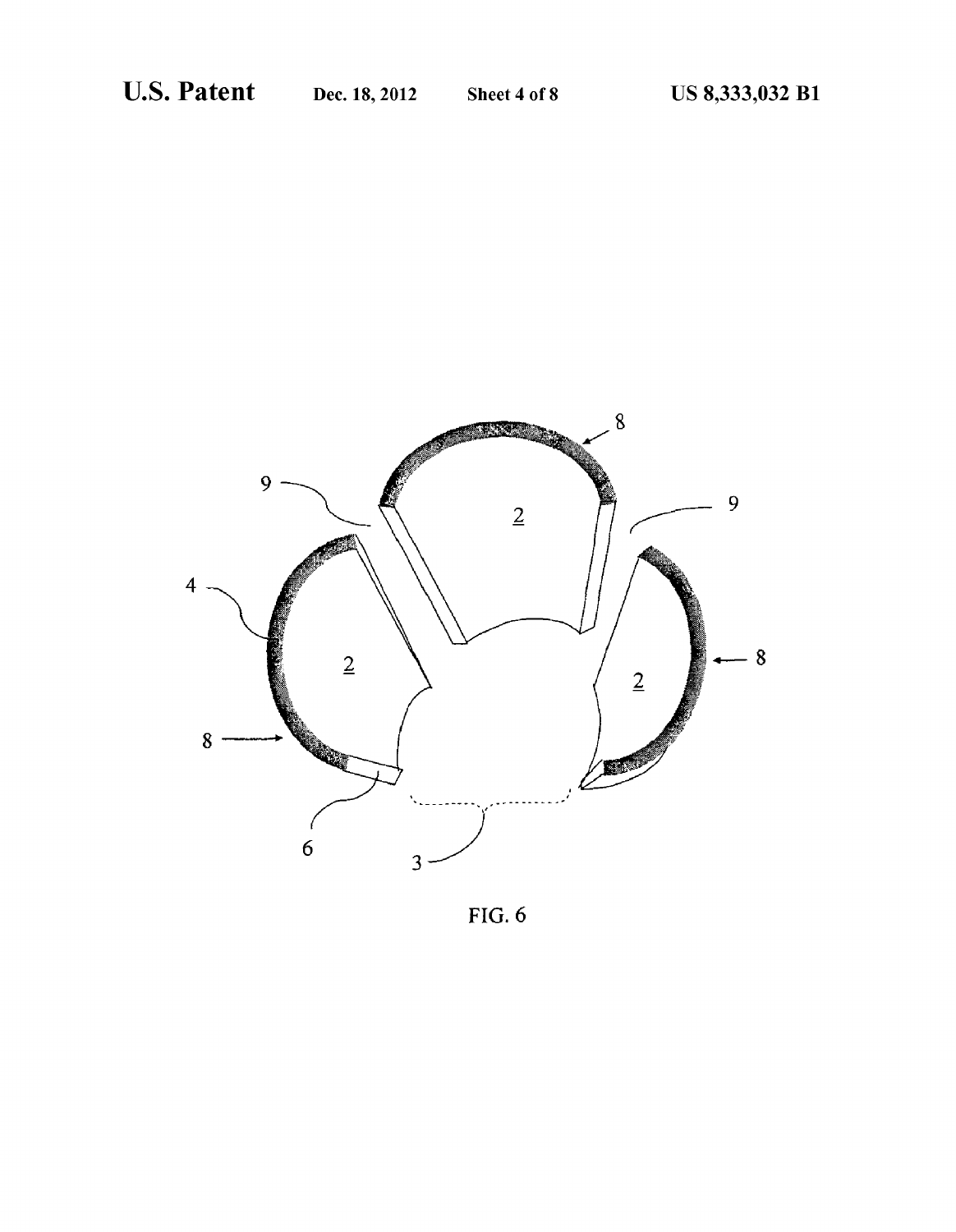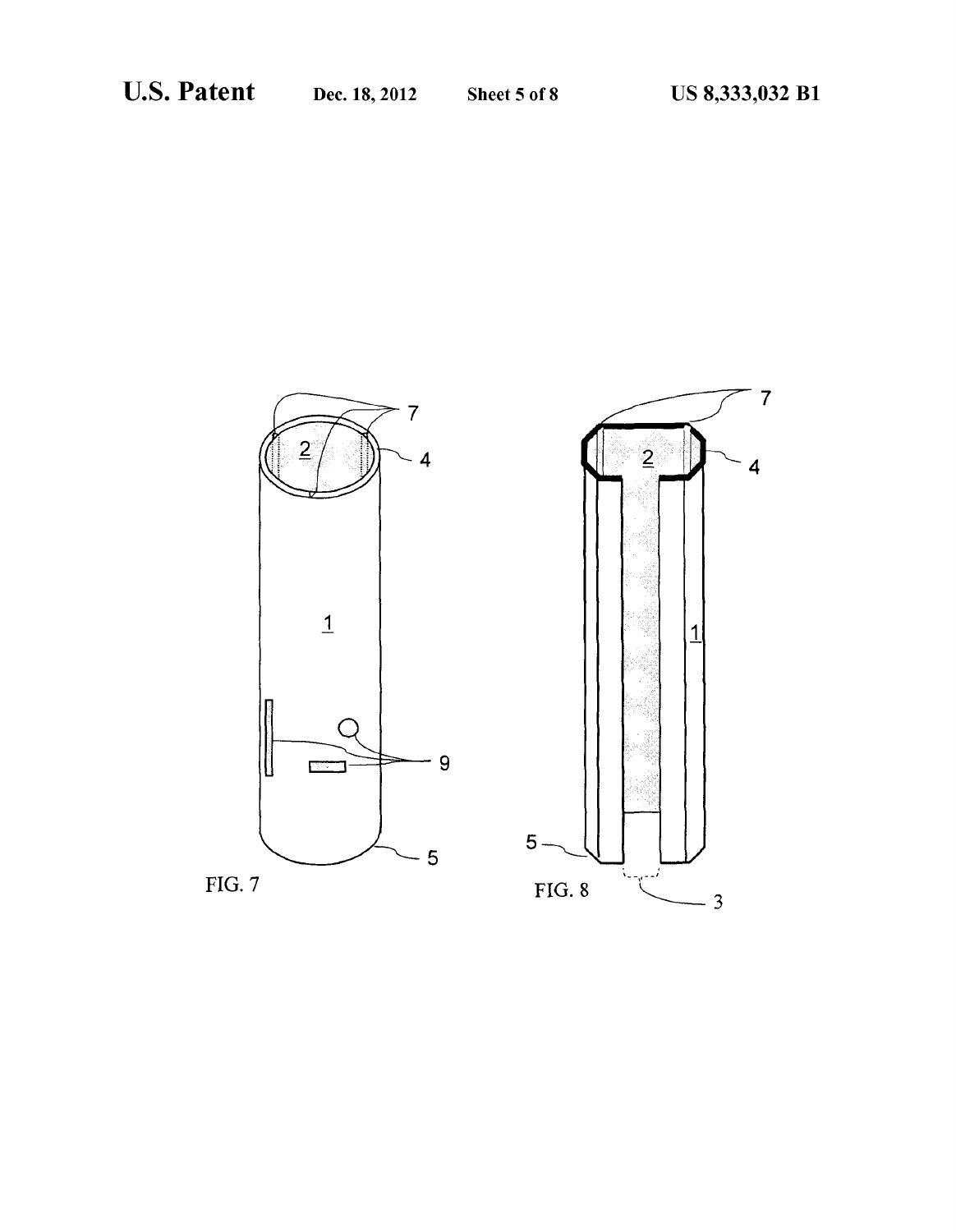

FIG 9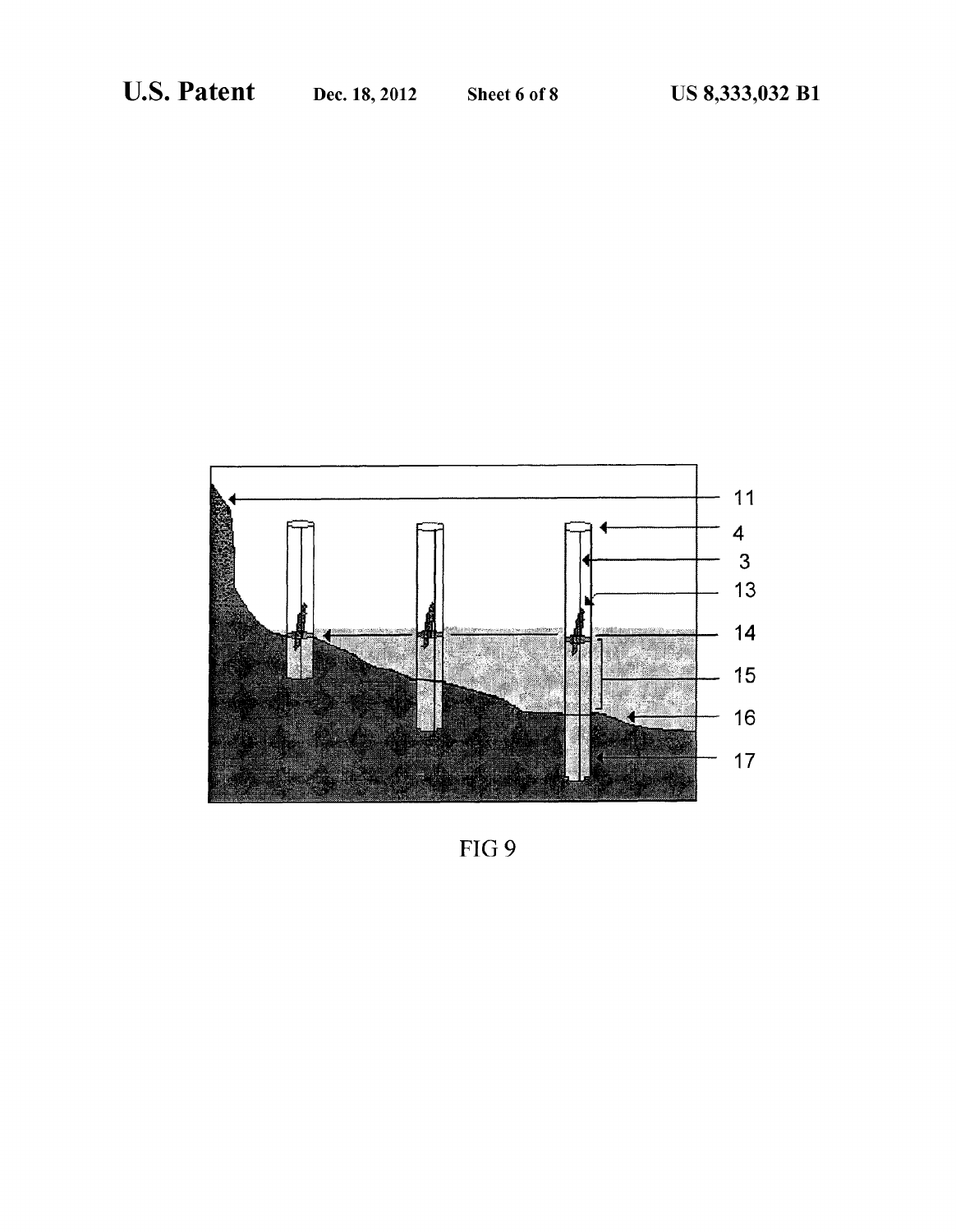